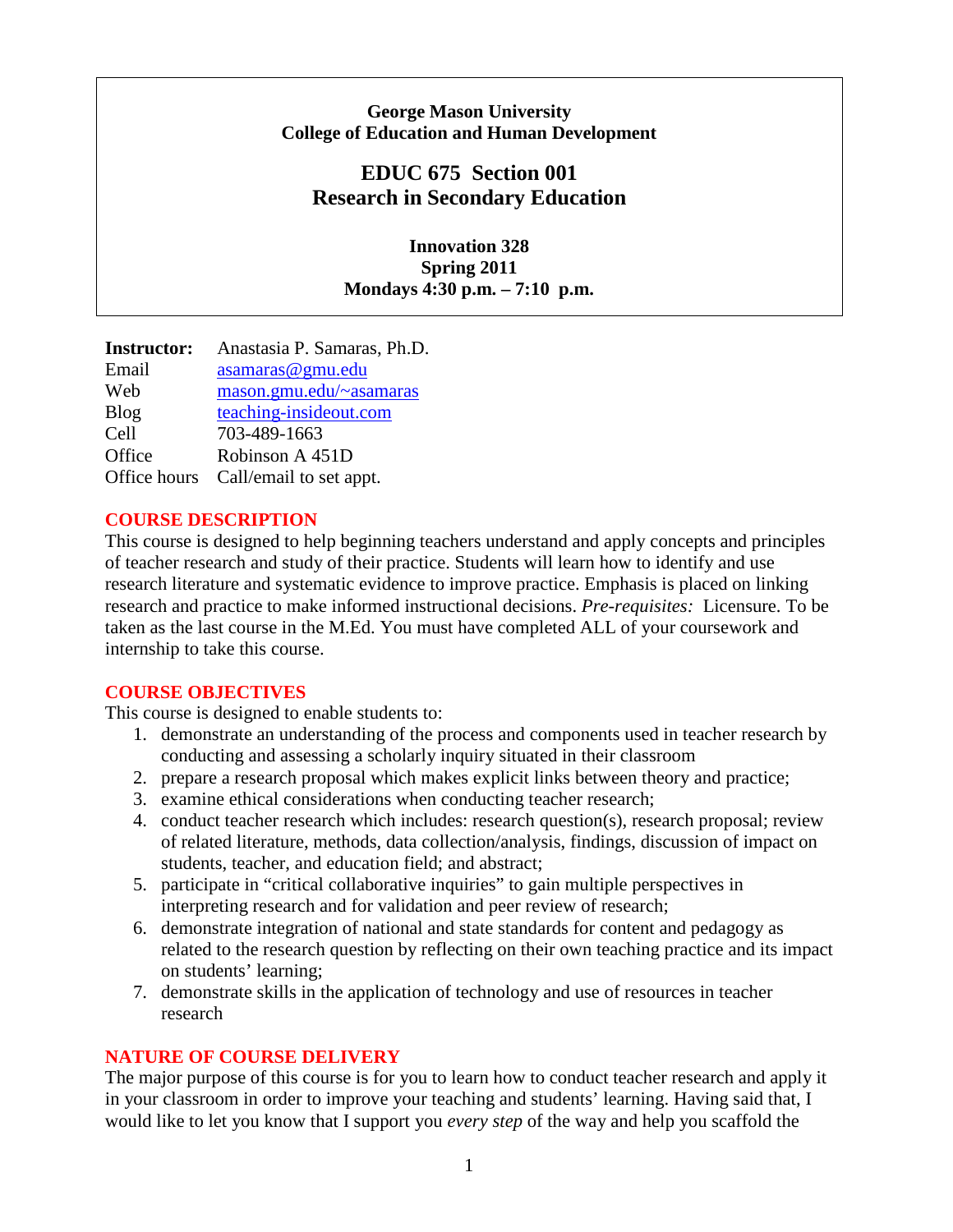components of your final required paper. I also work to promote a professional teaching and learning community of peer critical friend support. Throughout the course, you are completing a step informally that you later insert into your final paper. Build it with a commitment to each step in the process, and it comes together!

The course will be taught through a variety of activities to support the development of students' self-study teacher research projects involving: whole class and small group discussions, group, pair and group work, online work, and through dialogue and reflections about practice. Webbased documents and correspondence are accessible through a course Blackboard page which students will use regularly throughout the course and which require students to be able to post and access. Must have access to GMU email and with other email account forwarded to GMU mail account on [MyMason.](https://mymasonportal.gmu.edu/webapps/portal/frameset.jsp)

## **RELATIONSHIP TO PROFESSIONAL STANDARDS**

At the end of this course students will demonstrate an understanding and application of subject area standards aligned with the *National Content Standards* and identified by their Specialized Professional Association (SPA); and an understanding and application of teaching and learning standards as outlined by *INTASC.*

National Content Standards for student's respective discipline: NCSS, NCTE, NCTM, NSTA National Council for the Social Studies<http://www.ncss.org/> National Council of Teachers of English<http://www.ncte.org/> National Council of Teachers of Mathematics<http://www.nctm.org/> National Science Teachers Association<http://www.nsta.org/> <http://books.nap.edu/readingroom/books/nses/>

- [INTASC: Interstate New Teacher Assistance and Support Consortium](http://www.ccsso.org/content/pdfs/corestrd.pdf) <http://www.ccsso.org/content/pdfs/corestrd.pdf>
- Also visit: The Partnership for 21<sup>st</sup> Century Skills Framework [http://www.21stcenturyskills.org/index.php?option=com\\_content&task=view&id=254&I](http://www.21stcenturyskills.org/index.php?option=com_content&task=view&id=254&Itemid=120) [temid=120](http://www.21stcenturyskills.org/index.php?option=com_content&task=view&id=254&Itemid=120) National Board of Professional Teaching Standards [http://www.nbpts.org/the\\_standards/the\\_five\\_core\\_propositio](http://www.nbpts.org/the_standards/the_five_core_propositio)

# **COLLEGE OF EDUCATION AND HUMAN DEVELOPMENT EXPECTATIONS**

## *Student Expectations*

- Students must adhere to the guidelines of the George Mason University Honor Code [See [http://academicintegrity.gmu.edu/honorcode/\]](http://academicintegrity.gmu.edu/honorcode/).
- Students with disabilities who seek accommodations in a course must be registered with the George Mason University Office of Disability Services (ODS) and inform their instructor, in writing, at the beginning of the semester [See [http://ods.gmu.edu/\]](http://ods.gmu.edu/).
- Students must follow the university policy for Responsible Use of Computing [See [http://universitypolicy.gmu.edu/1301gen.html\]](http://universitypolicy.gmu.edu/1301gen.html).
- Students are responsible for the content of university communications sent to their George Mason University email account and are required to activate their account and check it regularly. All communication from the university, college, school, and program will be sent to students solely through their Mason email account.
- Students must follow the university policy stating that all sound emitting devices shall be turned off during class unless otherwise authorized by the instructor.
- Students are expected to exhibit professional behaviors and dispositions at all times.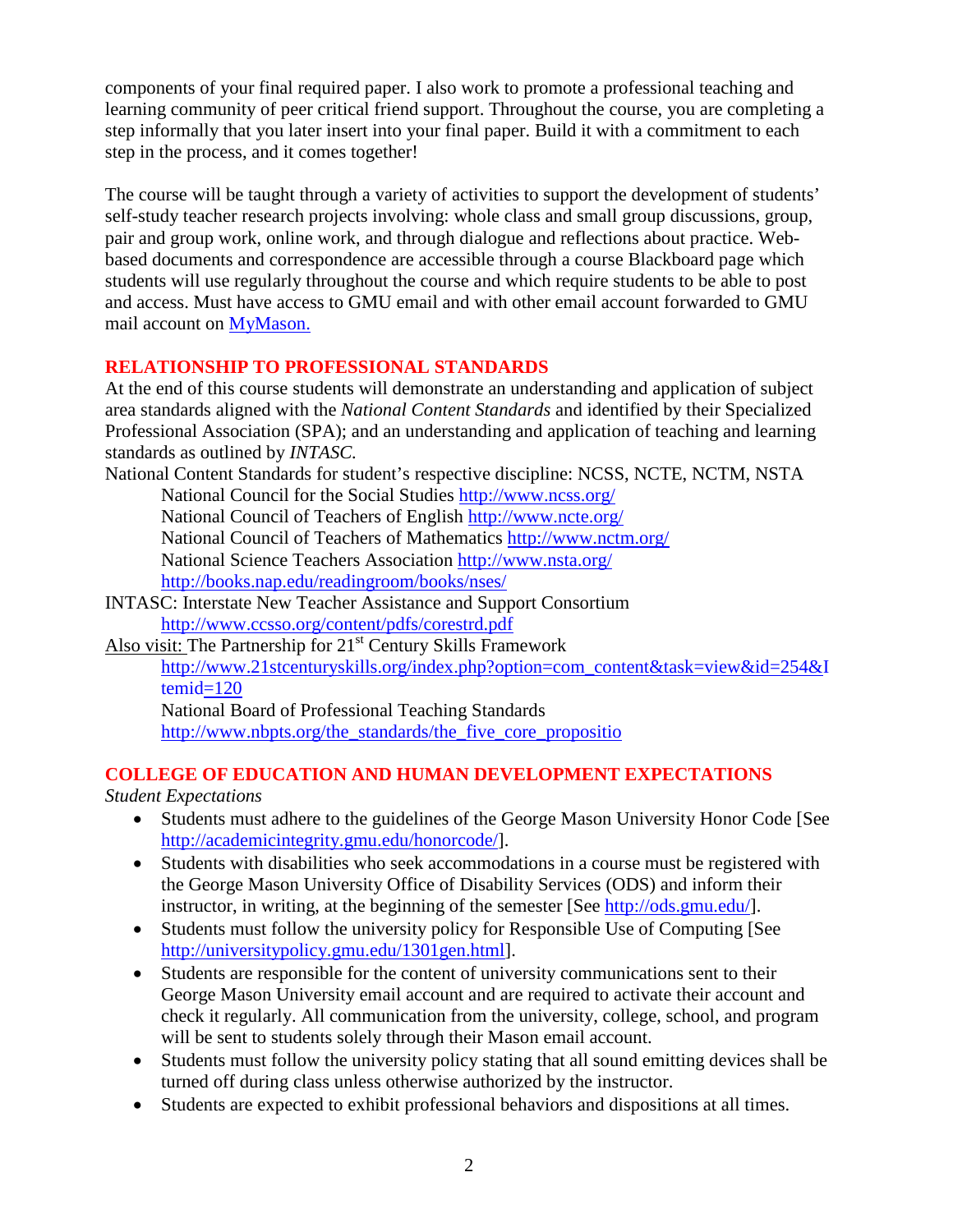## *Campus Resources*

- The George Mason University Counseling and Psychological Services (CAPS) staff consists of professional counseling and clinical psychologists, social workers, and counselors who offer a wide range of services (e.g., individual and group counseling, workshops and outreach programs) to enhance students' personal experience and academic performance [See [http://caps.gmu.edu/\]](http://caps.gmu.edu/).
- The George Mason University Writing Center staff provides a variety of resources and services (e.g., tutoring, workshops, writing guides, handbooks) intended to support students as they work to construct and share knowledge through writing [See [http://writingcenter.gmu.edu/\]](http://writingcenter.gmu.edu/).
- For additional information on the College of Education and Human Development, Graduate School of Education, please visit our website [See [http://gse.gmu.edu/\]](http://gse.gmu.edu/).

## **EMERGENCY PROCEDURES**

You are encouraged to sign up for emergency alerts by visiting the website [https://alert.gmu.edu.](https://alert.gmu.edu/) There are emergency posters in each classroom explaining what to do in the event of crises. Further information about emergency procedures exists on [http://www.gmu.edu/service/cert.](http://www.gmu.edu/service/cert)

## **REQUIRED TEXT**

Samaras, A. P. (2011). *Self-study teacher research: Improving your practice through collaborative inquiry.* Thousand Oaks, CA: Sage.

## **STUDENT STUDY SITE FOR TEXT**:<http://www.sagepub.com/samaras/>

See Chapter Resources for each chapter:

- [PowerPoint Slides](http://www.sagepub.com/samaras/chapters/PPTs/Ch01PPT.ppt)
- [Self-Study Scholar Advice](http://www.sagepub.com/samaras/chapters/Scholar%20Advice/Ch01ScholarAdvice.pdf)
- [Chapter Summary](http://www.sagepub.com/samaras/chapters/Chapter%20Summaries/Ch01Description.pdf)
- [Discussion Question](http://www.sagepub.com/samaras/chapters/Discussion%20Questions%20and%20Classroom%20Activities/Ch01Discussion.doc)

**Accompanying Textbook Blog:** You are encouraged to visit the textbook blog and add comments at [http://teaching-insideout.com/.](http://teaching-insideout.com/) To subscribe, the URL of my RSS feed to my blog is<http://teaching-insideout.com/feed/>

#### **REQUIRED READINGS**

American Psychological Association (2009). *Publication manual* (6<sup>th</sup>.ed.). Washington, DC, American Psychological Association (Available as reference at library).

McNiff, J., Lomax, P., & Whitehead, J. (2003). Chapter 2, The main features of action research process. In, *You and your action research project.* London and NY: RoutledgeFalmer. Access through GMU, Library, e-reserves. Password = "research"

*Other assigned readings made available in class.*

## **COURSE REQUIREMENTS AND EVALUATION**

Participation and Class Assignments 30%

- 1. Attendance, Class Activities, Readings (integrated in assignments)
- 2. Critical Friend Inquiries in Class and Online (15%)
- 3. Research Proposal (5%)
- 4. Draft Literature Review (5%)
- 5. Peer Review of Research Project Draft (5%)

Teacher Research Project Report 70%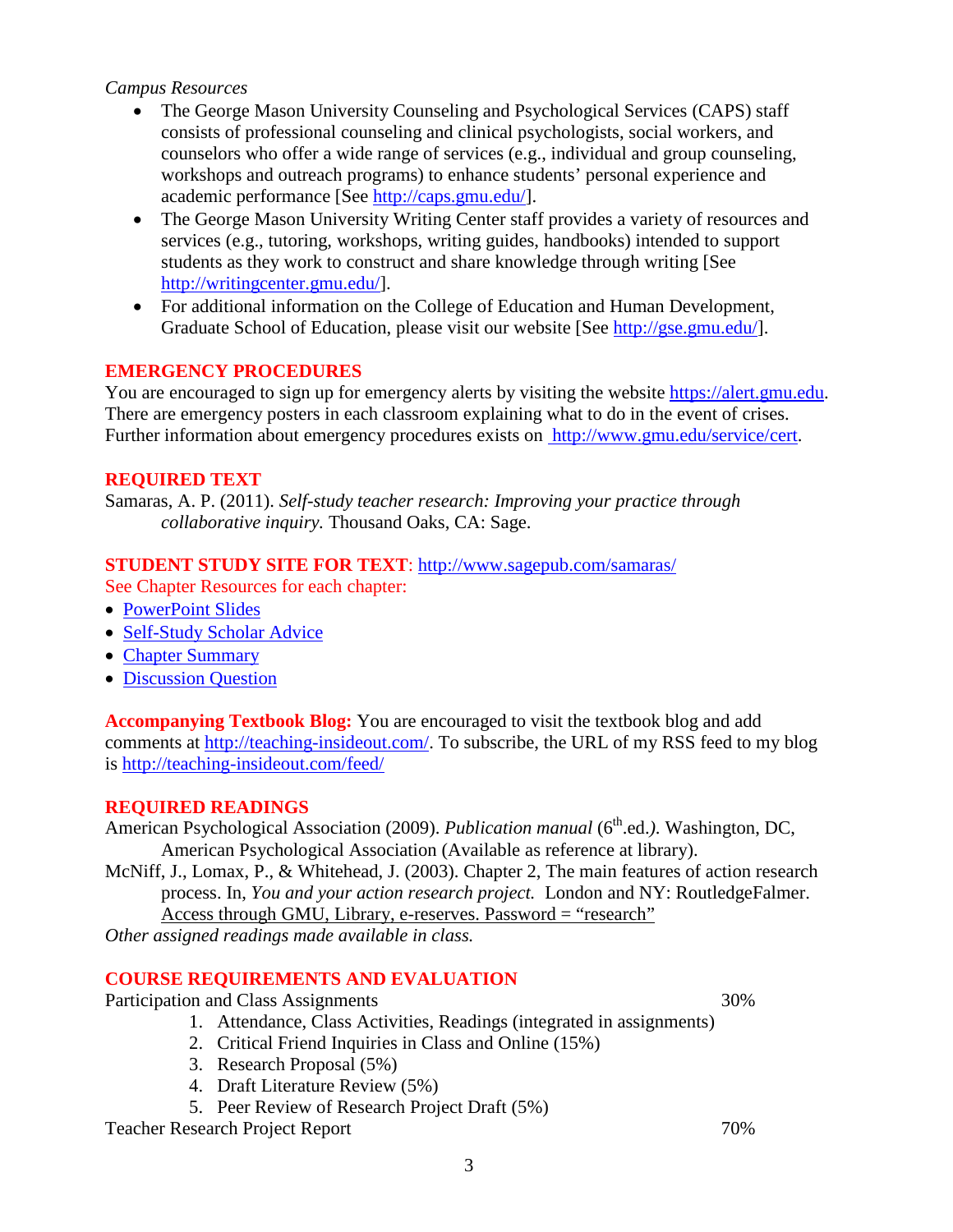## *Weekly Exit Folders*

Each of you will be given an exit folder. At the end of each class, please take a minute and *write the BIG ideas you learned for that class and the BURNING questions you have* in your exit folder. Please date each entry. Your comments will provide feedback to help me be responsive to your learning needs. Turn your folder in at the end of each class.

#### **1. Participation and Class Assignments** (30%)

## *Attendance*

Attendance at all classes, for the entire class period is a course expectation and absence will affect your grade. Successful completion of this course requires attendance at all classes and active participation in the discussions. Being on time is also essential and lateness will affect your grade. Please notify instructor ahead of time if you must miss class and work with peers for missed material.

## *Readings, Class Activities, and Online Participation*

You are expected to complete all readings and participate in class and all online discussions with openness, consideration, and effort to "hear for" and "listen to" others as you also seek to be understood. Come to class prepared to contribute your critical reflections of your own experiences and ideas presented by your critical friends. Demonstration of positive and collaborative professional dispositions towards colleagues during peer review, along with a willingness to accept constructive criticism is a course expectation and a professional disposition.

## *Critical Friend Inquiries (CFI) (15%)*

As part of your course participation, you will have the opportunity to work with critical friends in the process of developing your final research project. The CFI are designed to co-support each other's research and to provide alternative perspectives on interpretation to increase the validity of your research. Your work involves sharing weekly updates in class, sending and corresponding to critical friend research memos, brainstorming ideas as a teacher about the classroom dilemma you are researching, exchanging ideas for strategies and lessons, sharing how you are integrating standards in meaningful ways, and conducting a peer review of the research report. Critical friends provide support as well as a feedback loop to improve your practice. It is *critical* to have friends in research but critical friends are *not critical* in their approach with each other. Establish ground rules with "critical friends" and visit them often. Use your group blackboard space to post files and communicate frequently. Specifically:

You will find the 3 critical friend inquiries (CFI) and examples in our textbook.

CFI 5.1, pp. 96-97 Education-related Life History CFI 8.1, pp. 171-172 Pedagogies and Data Collection CFI 11.1, p. 215 Data Analysis

You will have the opportunity to work in a discipline-based team for peer review of your research draft which is a reciprocal process.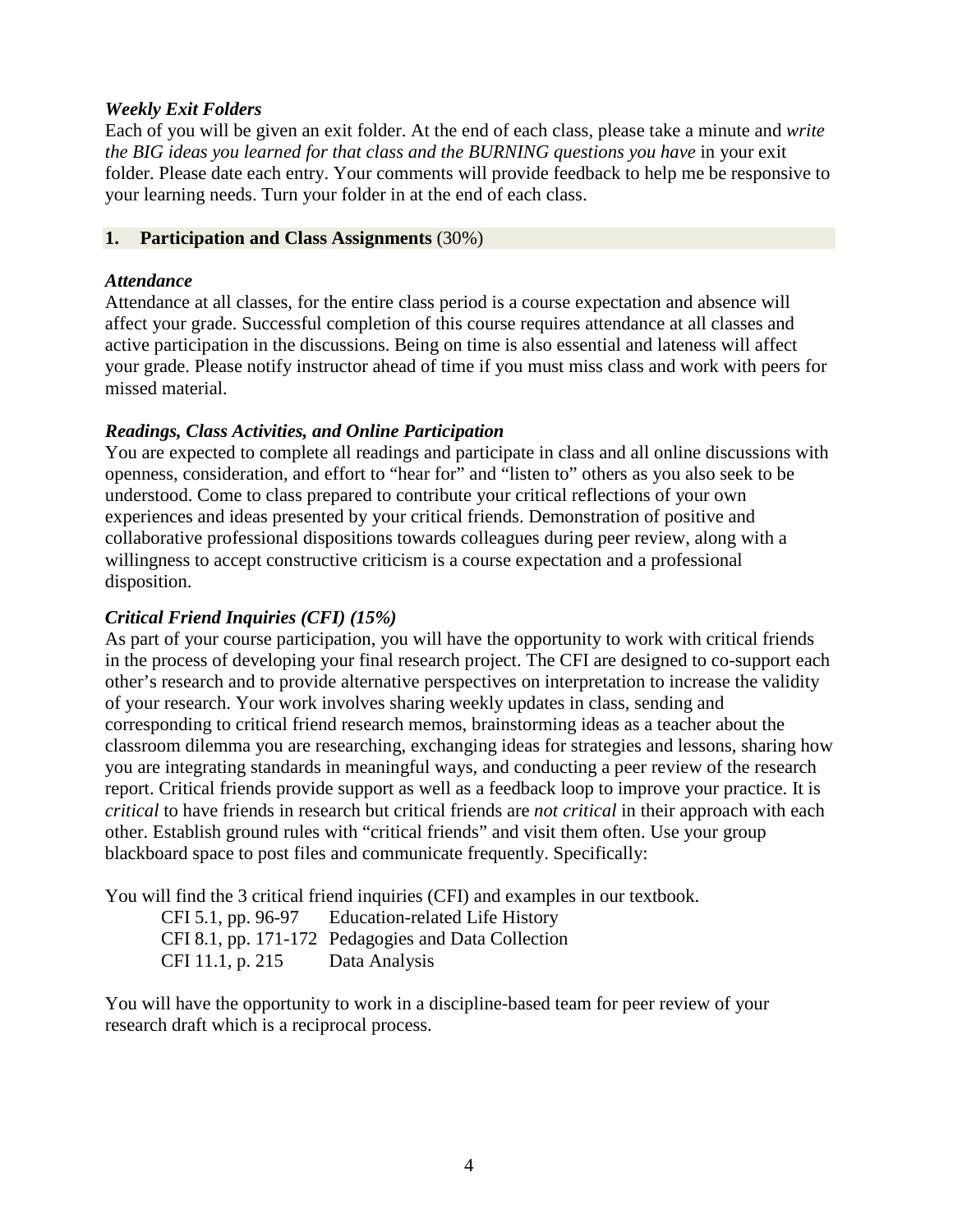## *Assignments*

Since this is a professional development course (post licensure), high quality work (i.e., "A" work) is expected on all assignments and in class participation. All assignments must be completed. Assignment will be assessed using posted criteria known to the student. For full consideration, all assignments are due to professor *electronically* in the digital drop box prior to the beginning of class on the day and time they are due, unless otherwise announced. Blackboard will not accept deposits after the due date and time of class.

All written assignments are to be word-processed using Times Roman 12 pt font, double-spaced, and submitted electronically under "Assignments" on MyMason. You need to install Java at java.com to upload assignments. Title each assignment with your last name and the name of the project/assignment, e.g., Smith.ResProp.02.16.10. Keep a copy of all assignments which you will insert into the appendix of your report.

All assignments require: American Psychological Association (2009*). Publication Manual of the American Psychological Association*. American Psychological Association: Washington, DC. (Available as reference at library). \*For APA Guidelines online: <http://owl.english.purdue.edu/owl/resource/560/01/>

## *Recommended Weekly Researcher Log*

It is highly recommended that you keep a researcher log of progress of your project each week and include it in the appendix of your final report. **See Self-Study Research Project Timeline Log in Chapter 2. Table 2.2, pp. 28-29)**. This is your tentative timeline and tool to self-regulate your progress and the research process.

#### *Research Proposal (5%)*

*It must be love:* For your research paper, you should choose a topic that really matters to you. It should be something you're curious about and willing to spend time researching and learning about. If you aren't eager to spend several days curled up reading about your topic, then it's not love, and you need to ditch it and find another topic (Roberts, GMU alumna, 2009).

Write a research proposal. You may also elect to add a visual representation to your research proposal. The idea is for the visual to help you figure out your "thesis" and not to enter an art show. Approach this assignment from where you are and honor its incompleteness as part of the research process. Ask yourself does the proposal give you a solid framework to launch your project. Include each subtitle listed on p. 123 in our textbook. See example on pp. 124-126.

#### *Draft Literature Review (5%)*

Post a draft of your literature review on MyMason and begin to ask yourself:

- What does the literature review add to your understanding of your research topic?
- What common topics and themes have you found in the literature?
- What ideas for pedagogical strategies can you adapt from the literature?

Use the topics to design your conceptual framework or mapping of the "big ideas" and connections you find in the literature to your study (See pp. 127-134).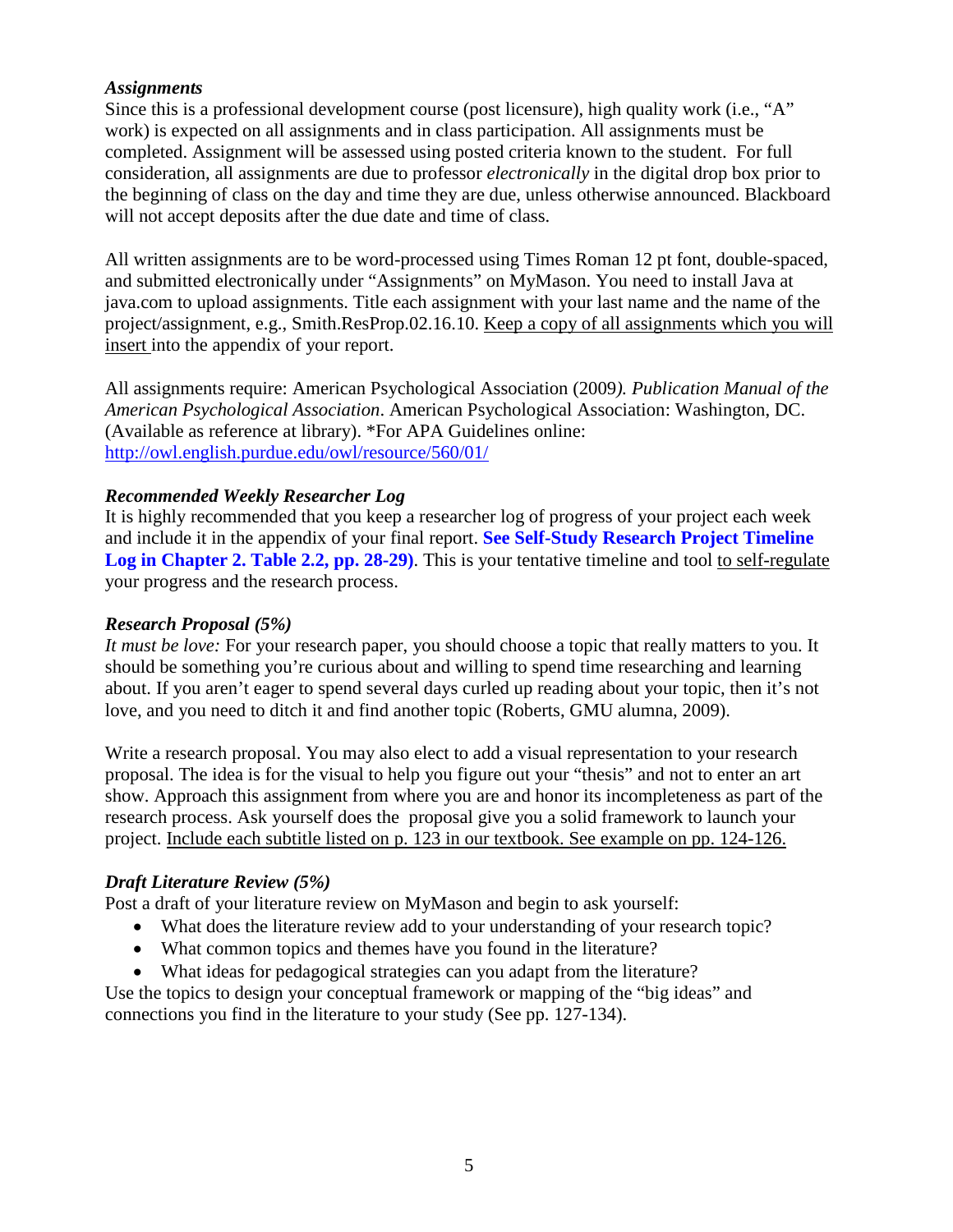#### **Rubric for Participation**

| Category             | Exemplary             | Accomplished        | Developing           | Undeveloped      |
|----------------------|-----------------------|---------------------|----------------------|------------------|
|                      | 30 pts.               | $27-29$ pts         | $25-26$ pts          | Below 25 pts     |
| Attendance/          | Outstanding           | Participates in     | Does not contribute  | Few              |
| Participation        | Participation;        | discussions and     | to discussions or    | meaningful       |
| Attendance and       | participates          | activities on a     | activities very      | contributions    |
| participation are    | regularly and         | regular basis;      | often, but generally | to class         |
| critical components  | actively in           | questions and       | reveals some         | discussions.     |
| of this course. It   | discussions and       | comments reveal     | thought and          | Little evidence  |
| offers an            | activities. Promotes  | thought and         | reflection and some  | of participation |
| opportunity to learn | conversation          | reflection and      | contribution from    | and              |
| from and contribute  | focused on the topic. | contribution from   | assigned readings.   | contribution     |
| to building a        | Comments              | assigned readings.  | Follows rather than  | from assigned    |
| positive classroom   | demonstrate a high    | Frequently involves | leads group          | readings.        |
| experience and       | level of              | peers in learning   | activities. Solicits | Shows little     |
| community.           | understanding and     | and offers          | some peer            | concern for      |
| Participants         | contribution from     | feedback.           | discussion. Misses   | peers' learning  |
| contribute to each   | assigned readings.    |                     | classes. Is late for | or input.        |
| others' learning in  | Listens actively to   |                     | class.               | Misses classes   |
| critical friend work | peers. Works very     |                     |                      | and is late for  |
| by actively          | closely and           |                     |                      | class. Does not  |
| listening,           | consistently with     |                     |                      | make up work.    |
| exchanging ideas,    | peers/critical        |                     |                      |                  |
| sharing learning     | friends for feedback  |                     |                      |                  |
| from reading and     | and input.            |                     |                      |                  |
| websites, and        |                       |                     |                      |                  |
| supporting each      |                       |                     |                      |                  |
| other's efforts.     |                       |                     |                      |                  |

#### **2. Teacher Research Project (70%)**

You are required to write a report that includes the following sections: Rationale/Introduction, Research Question, Review of Related Literature, Method, Context, Participants, Data Collection, Analysis, Findings, Limitations, and Discussion including your reflections of selfstudy and implications for practice/further research. All teacher research reports must adhere to APA format. Your project should be useful to you and your students. A written a report that includes the specific headings and subheading are posted below. They are also available on MyMason and pp. 244-249 of our textbook. Look at them at the beginning of the semester so you can see where we are going.

#### **Performance-Based Assessment of Teacher Research Project**

Criteria for Evaluating the Research Report (70 Total Possible Points)

#### **Abstract**

- 1. Have you provided a single, articulate, concise paragraph of no more than 150 words
- 2. Does you abstract concisely describe your purpose and the context, method, key findings, and significance of your research?
- *5 points possible*

#### **Rationale**

- 1. Have you stated the purpose of your study in the broader context of your work?
- 2. Have you clearly and concisely explained why this research is important? Have you addressed the broader educational and social significance of this research?
- 3. Have you offered perspectives that shaped this question for you?
- *5 points possible*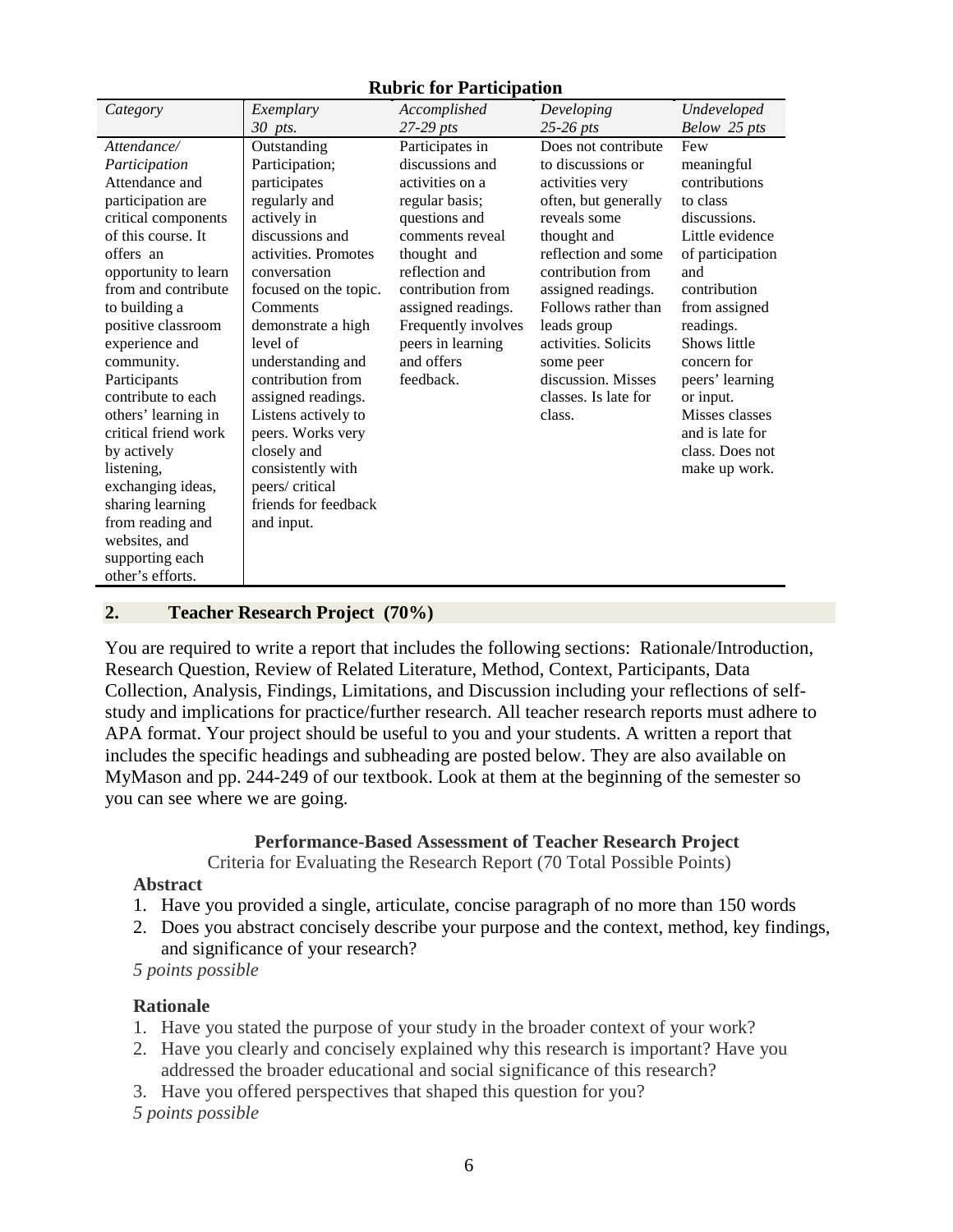## **Statement of the Research Problem/Question**

- 1. Have you clearly and concisely stated the research problem?
- 2. Have you clearly and concisely state your main research question and any subquestions?

*5 points possible*

## **Review of Literature and Conceptual Framework**

- 1. Did you conduct an ongoing literature review which informed your research?
- 2. Is the review relevant and connected to your study?
- 3. Is the review adequate, coherent, and analytical?
- 4. Does the review include references from a variety of sources?
- 5. Is the review integrated into a conceptual framework with a mapping of the theories, literature, and phenomena that help to inform your study?

*10 points possible*

## **Research Method**

- 1. Have you described your research context; community, school, and classroom context?
- 2. Have you included demographic information of participants?
- 3. Did you include your reflection of the problem? e.g., behaviors observations, possible causes?
- 4. Have you explained the reasons for your pedagogies based on your noticing of your classroom and the literature reviewed?
- 5. Have you described in detail what data you collected, how you collected it, and when you collected it, including data generated from your pedagogies and strategies?
- 6. Are your data from multiple sources?
- 7. Did you include a description of the pedagogical strategies you enacted?
- 8. Did you explain how you analyzed your data and include a data audit trail?
- 9. Have you included and explained the role of your critical friends in your data interpretations and validation?
- 10. Did you explore using visuals and technologies for analyzing and displaying your findings in a coherent manner?

*15 points possible*

## **Findings**

- 1. Did you restate your research question and what was found through your research?
- 2. Are the findings thoroughly and adequately presented?
- 3. Is there convincing evidence to support your themes?
- 4. Is there connection and coherence among the separate themes?
- 5. Did you explain your findings to your critical friend to gain his or her perspective on your interpretations?
- *10 points possible*

#### **Discussion, Reflections on Self-Study of Teaching, and Implications \*You will present this section orally as well for our last class.**

- 1. Have you adequately explained the possible implications of your study to your students' learning?
- 2. Have you adequately explained the possible implications of your study to your teaching and reframing of your practice? Revisit your original research question. Take a retrospective journey and reflect back on the "self" or your role and the conscious (and perhaps at the time unconscious) consequences of your actions in the process of studying your teaching practice.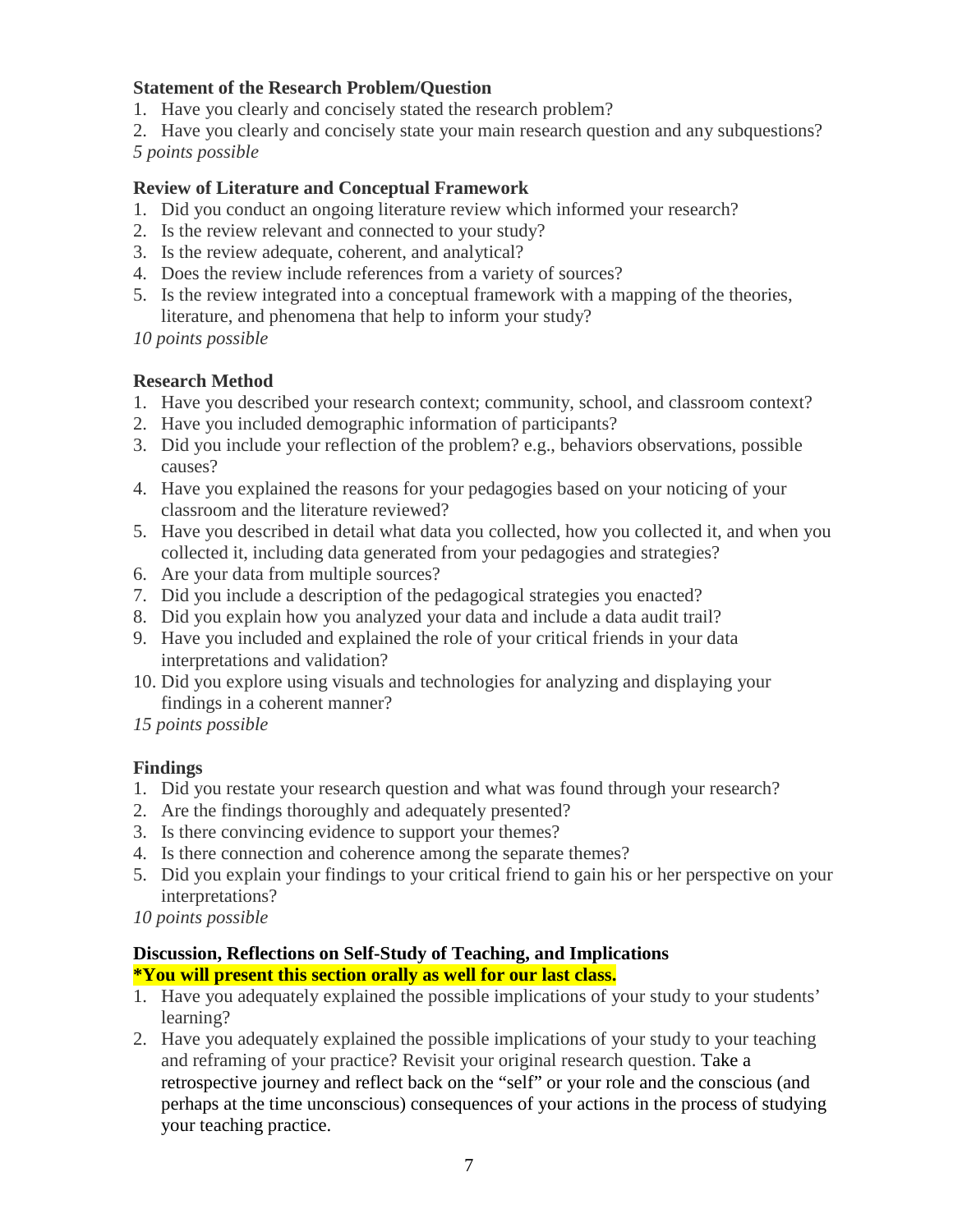- 3. Have you adequately explained the possible implications to the education field?
- 4. Have you adequately explained the relevance of your study to national and state education standards?
- 5. Have you discussed any limitations?
- 6. Have you identified areas for future research possibilities?
- *10 points possible*

## **References and Appendix**

- 1. Did you follow the APA style for the report for a running head, page numbering, references, citations, and the appendix? Does the report include a title page with project title, author's name, and author's professional affiliation?
- 2. Are references current and from different sources?
- 3. Are all references cited in the research report included in the references? Have you provided a complete reference list of all print and nonprint (Internet) references?

 *5 points possible*

#### **Organization, Grammar, and Mechanics**

- 1. Is the report coherent, concise, and well structured with a clear purpose?
- 2. Is the report grammatically correct with proper usage of language?
- 3. Does the report have your distinctive focus and voice? Have you used professional language (i.e., no jargon)? Have you written in an accessible style and presentation?

# *5 points possible*

## *Grading Scale for Research Project:*

**Exemplary:** 70 points. Substantially meets the project and report requirements. All criteria are addressed fully.

*Accomplished:* 63-69 points. Meets the project and report requirements. Criteria adequately addressed.

**Developing:** 58-62 points. Meets some, but not all, of the project and report requirements. Weaknesses in addressing some of the criteria. Consider revision.

*Undeveloped***:** 57 points and below. Does not meet the project and report requirements. Weaknesses in addressing the majority of the criteria. Needs significant revision.

*Please note that B- is not a passing grade in licensure courses. A student who receives an overall grade of B- must repeat the course.* 

| Grade        | <b>Standards</b>                      | Grading     | Grade<br><b>Points</b> | <b>Graduate</b><br><b>Courses</b> |
|--------------|---------------------------------------|-------------|------------------------|-----------------------------------|
| $A+$         | <b>Substantially Exceeds Standard</b> | $99 - 100$  | 4.00                   | Satisfactory /<br>Passing         |
| $\mathsf{A}$ | Meets Standard                        | $93 - 98.9$ | 4.00                   | Satisfactory /<br>Passing         |
| $A -$        | Meets Standard                        | $90 - 92.9$ | 3.67                   | Satisfactory /<br>Passing         |
| $B+$         | Approaches Standard                   | $88 - 89.9$ | 3.33                   | Satisfactory /<br>Passing         |
| B            | Approaches Standard                   | $83 - 87.9$ | 3.00                   | Satisfactory /<br>Passing         |
| $B -$        | Approaches Standard                   | $80 - 82.9$ | 2.67                   | Satisfactory*/<br>Passing         |

**Grading Scale**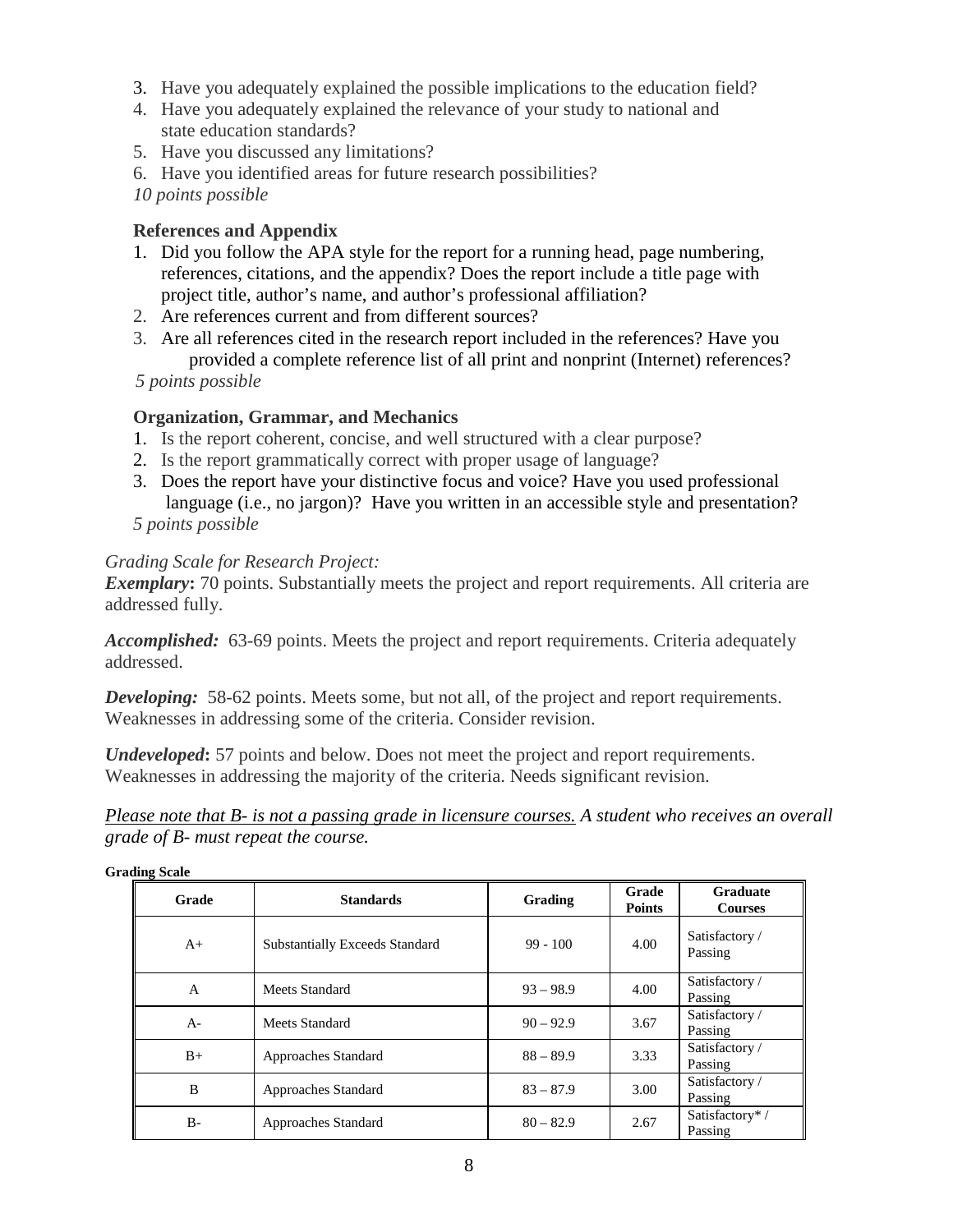#### **READING RESOURCES**

#### *Teacher Research*

- Falk, B., & Blumenreich, M. (2005). *The power of questions: A guide to teacher and student research.* Portsmouth, NH: Heinemann.
- Goodnough, K. (2001). Teacher development through action research. *Action in teacher education,23* (1), 37-46. Access through GMU, Library, e-journal.
- Greely, K. (2000). *Why fly that way?: Living community and academic achievement.* NY: Teachers College.
- Hubbard, R. S., & Power, B. (1999). *Living the questions: A guide for teacher-researchers.*  Portland, ME: Stenhouse.
- Kagan, D. M. (1993). *Laura and Jim and what they taught me about the gap between educational theory and practice.* NY. State University of New York Press.
- Kosnik, C., Beck, C., Freese, A. R., & Samaras, A. P. (Eds.), (2006). *Making a difference in teacher education through self-study: Studies of personal, professional, and program renewal*. Dordrecht, The Netherlands: Springer.
- Leedy, P. D., and Ormrod, J. E. (2001). *Practical research: Planning and design.* Upper Saddle River, NJ: Merrill.
- MacLean, M.S. & Mohr, M. (1999). *Teacher-researchers at work*. National Writing Project, Berkeley, CA.
- Samaras, A. P., & Freese, A. R. (2006). *Self-study of teaching practices primer.* New York, NY: Peter Lang.
- Samaras, A. P., Freese, A. R., Kosnik, C., & Beck, C. (Eds.) (2008). *Learning communities in practice.* The Netherlands: Springer Press.
- Thomas, R. M. (2005). *Teachers doing research: An introductory guidebook.* Boston: Pearson/Allyn & Bacon.

#### *Qualitative Analysis*

- Bogdan, R. C., & Biklen, S. K. (1992). *Qualitative research for education: An introduction to theory and methods*. Boston, MA: Allyn & Bacon.
- Czaja, R., & Blair, J. (1996). *Designing surveys: A guide to decisions and procedures.* Thousand Oaks, CA: Pine Forge Press.
- Miles, M. B., & Huberman, A. M. (1994). *Qualitative data analysis*. Thousand Oaks, CA: Sage.
- Patton, M. Q. (1990). *Qualitative evaluation and research methods (Second Edition).* CA: Sage.
- Strauss, A., & Corbin, J. (1990). *Basics of qualitative research: Grounded theory procedures and techniques*. Newbury Park, CA: Sage.

#### *Quantitative Analysis and Statistics*

- Bartz, A. E. (1999). *Basic statistical concepts (4th ed)*. Upper Saddle River, NJ: Merrill.
- Cronk, B. C. (2002). *How to use SPSS: A step-by-step guide to analysis and interpretation(2nd ed).* Los Angeles, CA: Pyrczak Publishing.
- Jaeger, R. M. (1993). *Statistics: A spectator sport (Second Edition).* Newbury Park, CA: Sage.
- Rovessi, C., & Carroll, D. J. (2002). *Statistics made simple for school leaders.* Lanham, MD: Scarecrow Press.
- Salkind, N. (2000). *Statistics for people who think they hate statistics.* Thousand Oaks, CA: Sage.

#### *Research and Writing*

Booth, W. C., Colomb, G. G., & Williams, J. M. (1995). *The craft of research*. Chicago, IL: The University of Chicago.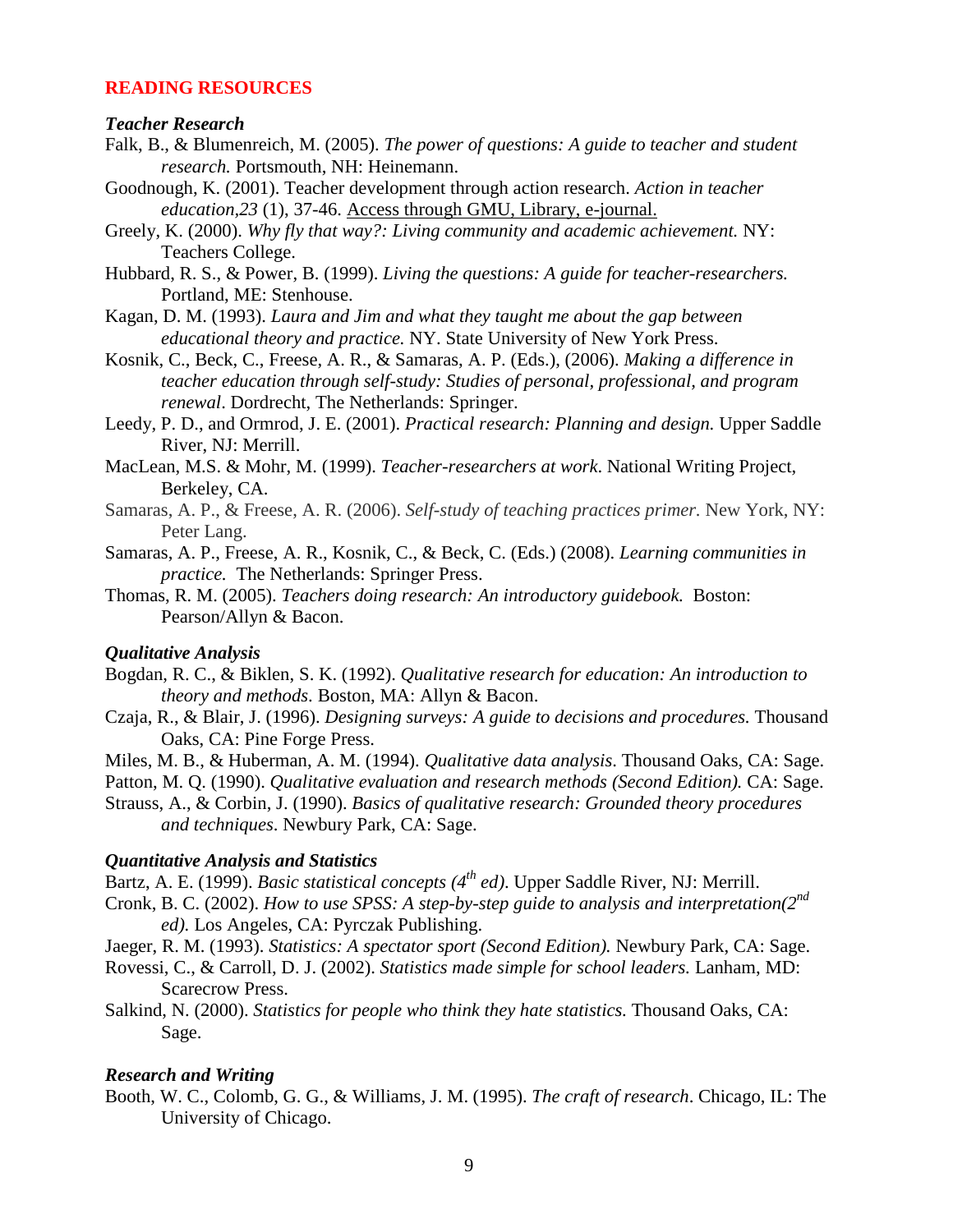Dahl, K. K. (1992). *Teacher as writer: Entering the professional conversation.* Urbana, IL: NCTE.

*Writing a Research in Action Paper*

[Writinghttp://www.gmu.edu/departments/english/composition/wits/research/index.html](http://www.gmu.edu/departments/english/composition/wits/research/index.html)

*Help with Research* <http://library.gmu.edu/mudge/Dox/basics.html>

*Data Collecting Tools:* Go to Google docs, then spreadsheets to create survey. Also Survey Monkey<http://www.surveymonkey.com/home.asp>

## *National Reports and Test Reporting Centers*

- A Nation at Risk<http://www.ed.gov/pubs/NatAtRisk/risk.html>
- [The Nation's Report Card/](http://nces.ed.gov/nationsreportcard/)National Assessment of Educational Progress <http://nces.ed.gov/nationsreportcard/>
- National Center for Educational Statistics http://nces.ed.gov/help/sitemap.asp
- TIMSS and PIRLS [The International Math and Science Study](http://www.timss.org/) and International Literacy Study <http://www.timss.org/>
- Best Evidence/School Reform Reports/School Models. Johns Hopkins University <http://www.bestevidence.org/index.htm>

# *Virginia State Standards*

- [Virginia Department of Education http://www.pen.k12.va.us/](http://www.pen.k12.va.us/)
- State of Virginia, SOL Resources<http://www.pen.k12.va.us/VDOE/Instruction/sol.html>
- State of Virginia Standards of Learning Test Information <http://www.pen.k12.va.us/VDOE/src/SOLassessments.shtml>
- FCPS Grading Policy<http://www.fcps.k12.va.us/Directives/R2430.pdf>

**\*Also visit the Self-Study Resource Center at** <http://www.sagepub.com/samaras/> for chapter summaries, powerpoints, and more.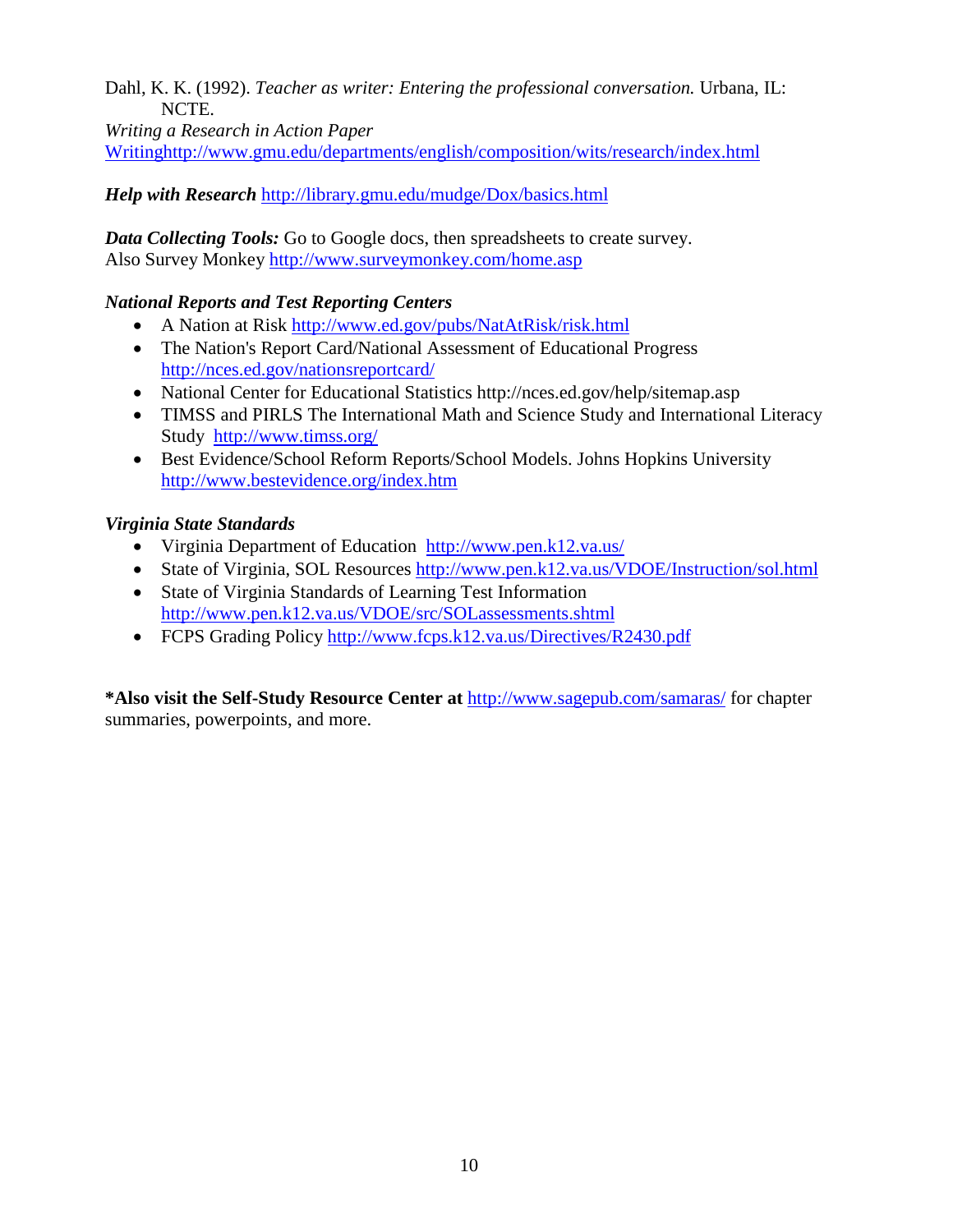# Tentative Class Schedule

| <b>Week</b>                     | <b>Topic</b>                                                                                                                                                                             | <b>Readings/Assignment Due</b>                                                                                                                                                                                                                                                                                        |
|---------------------------------|------------------------------------------------------------------------------------------------------------------------------------------------------------------------------------------|-----------------------------------------------------------------------------------------------------------------------------------------------------------------------------------------------------------------------------------------------------------------------------------------------------------------------|
| $\mathbf 1$<br>1/24             | <b>Overview of Course</b><br>Self-Study Teacher<br>Research $\sim$ What and<br>Why<br>Finding and Loving<br>your Research<br>Question                                                    | In class activity: "I wonder about" inquiry.<br>Use Critical Friend Inquiry (CFI) 1.1 pp. 5-6                                                                                                                                                                                                                         |
| $\overline{2}$<br>2/7           | Getting to Know Our<br>Learning Community<br>through Research<br>Artifacts<br>Making a Timeline<br>for Your Project<br>Writing a Research<br>Rationale<br>Form Critical Friend<br>Groups | Read McNiff, Lomax, & Whitehead, pp. 18-25 on e-reserves<br>("research")<br><b>Read</b> Preface, Chapters 1 & 2<br><b>Overview Chapter 12</b><br>Overview Self-Study Resource Center at<br>http://www.sagepub.com/samaras/<br><b>Bring Research Artifact</b><br><b>POST Artifact Essay</b><br>Use CFI 5.3 pp. 104-106 |
| $\overline{\mathbf{3}}$<br>2/14 | <b>Understanding Your</b><br>Funds of Knowledge<br>as a Teacher<br>Researcher<br>Designing Your<br><b>Teacher Research</b><br>Project<br>What is data?<br>What is analysis?              | Begin to <b>Read</b> Chapters 4, 5, $\&$ 6<br><b>POST Education-related Life History to CF &amp; Professor</b><br>Use CFI 5.1 pp. 95-98<br>*Post to your Critical Friend Team on Group Page and Professor<br>under "Assignments"                                                                                      |
| $\overline{\mathbf{4}}$<br>2/21 | The Ethical Teacher<br>Researcher<br>Beginning a<br><b>Literature Review</b>                                                                                                             | Read: Chapters 7 & 8<br><b>Read</b> McNiff, Lomax, & Whitehead, pp. 26-32 on e-reserves<br><b>POST Research Proposal for Professor Feedback</b><br><b>Post to Class Peers</b><br>Use CFI 6.3, pp. 123-126                                                                                                             |
| 5<br>2/28                       | Develop Your<br><b>Literature Review</b><br>*ONLINE WORK                                                                                                                                 | Read: Chapters 9 & 10<br><b>POST Draft Review of Literature and Wordle due any time this</b><br>week for Professor Feedback                                                                                                                                                                                           |